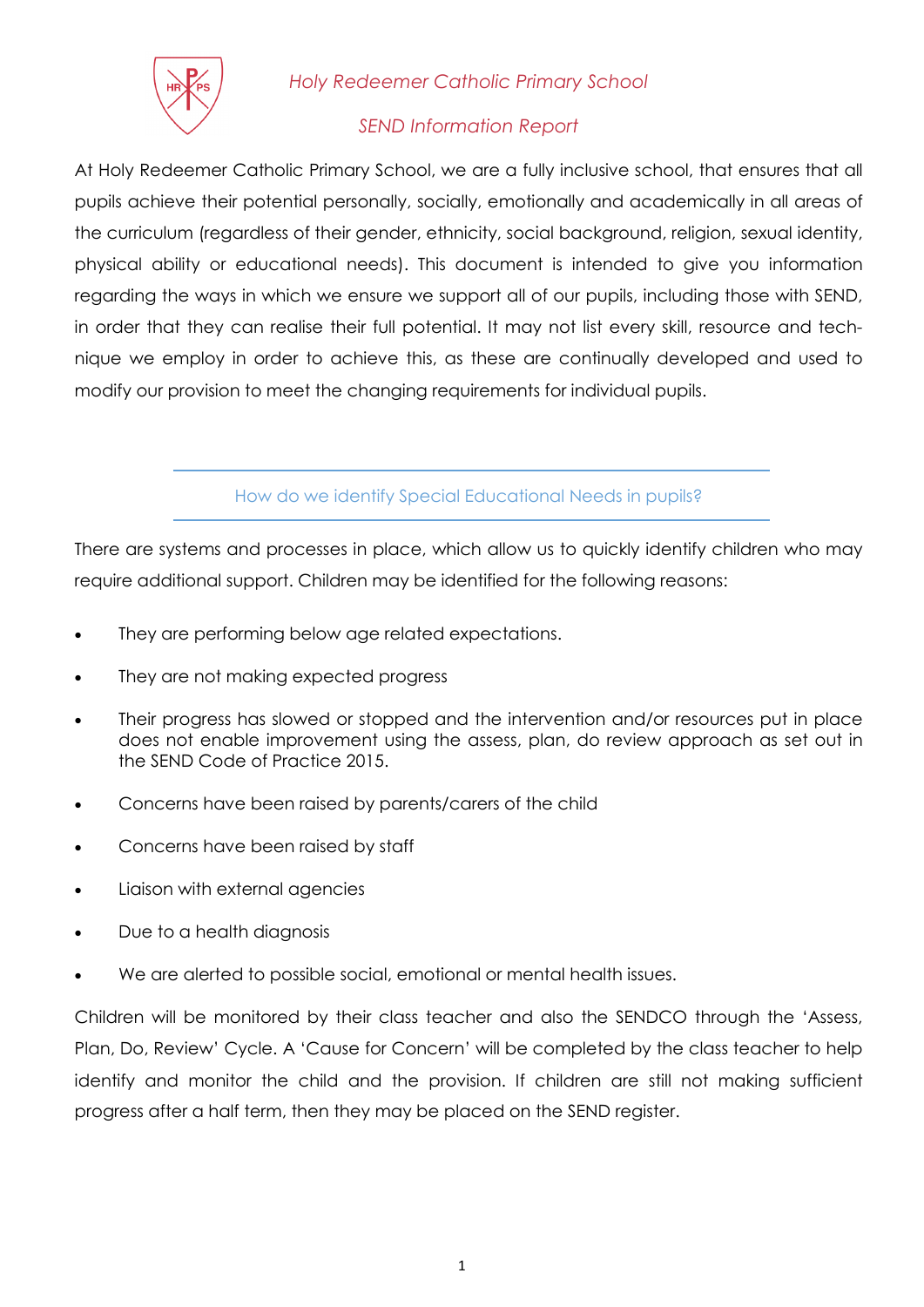### *What are Special Educational Needs and Disabilities?*

There are four areas stated in the SEND Code of Practice 2014:

Communication and interaction – Difficulty with different aspects of speech, language or social communication.

Cognition and Learning – moderate and severe learning difficulties including specific learning difficulties such as dyslexia and dyscalculia.

Social, Emotional and Mental Health Difficulties – Difficulties such as anxiety, depression or selfharming.

Sensory and/or Physical – difficulties such as visual or hearing impairment. What additional resources are specifically related to the areas of SEND?

*What the arrangements for the admission of disabled pupils?* 

The process for admission of disabled pupils is the same as for all pupils (see School Admissions Policy on the School website and the Local Authority [Admissions webpage\).](https://www.worcestershire.gov.uk/info/20099/school_admissions)

Parents of pupils with disabilities are invited to meet with the SEN\_D Team prior to starting at the School, so that a discussion about their needs can take place, so that the School can plan for any necessary changes/modifications needed.

All necessary steps are taken to prevent disabled pupils from being treated less favourably than other pupils. This is done in a variety of ways:

- Buying resources
- Painting the edges of steps
- Buying adapted resources
- Getting advice and modifications from the accessibility team
- Employing additional staff
- Improving the physical environment of the school for the purpose of increasing the extent to which disabled pupils are able to take advantage of education and benefits, facilities or services provided or offered by the school.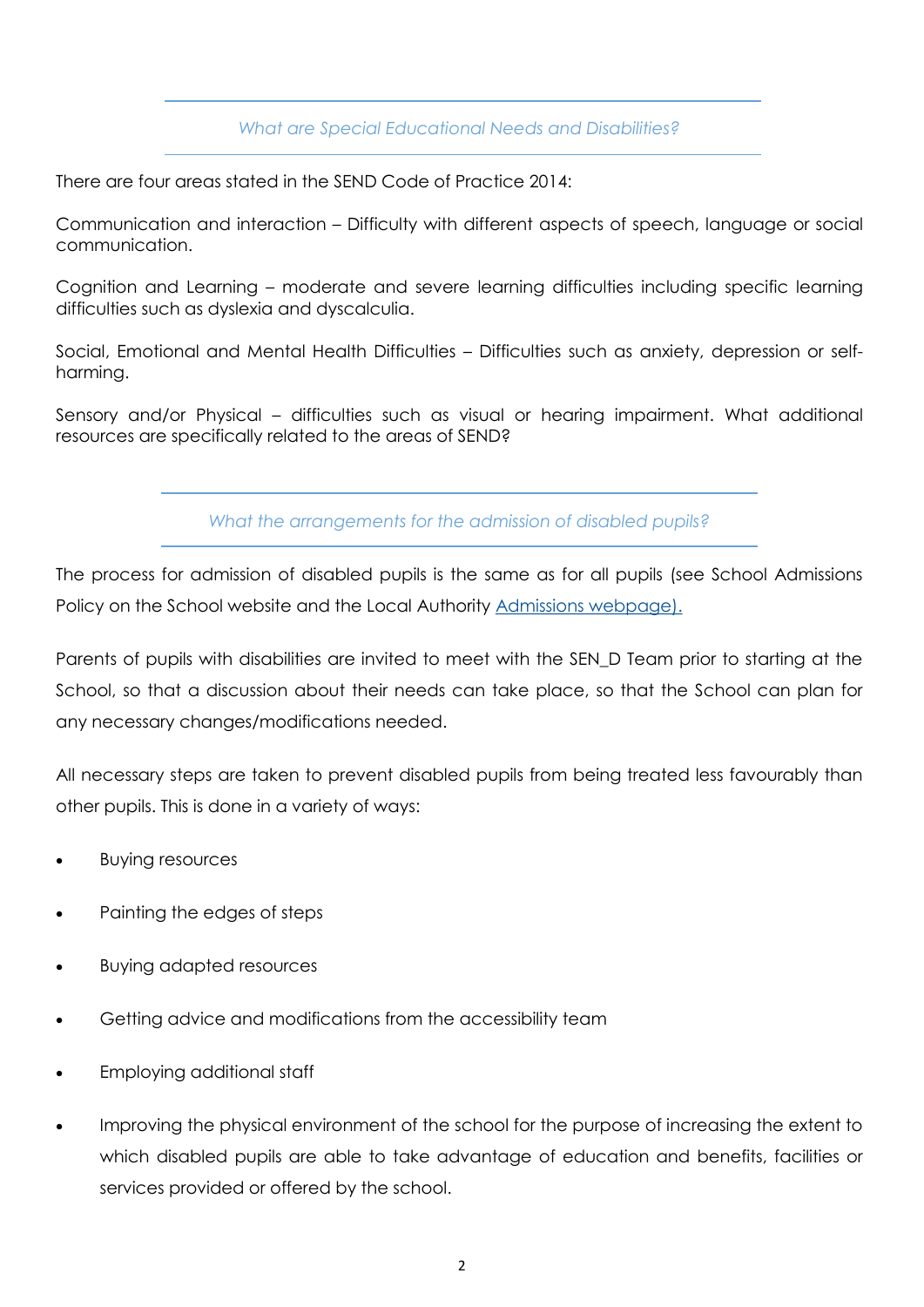| <b>Communication and Interaction (ASD and SLCN)</b>                                                                                                                                                                                                                                                                                                                                                                                                                                                                                                                                                                                                                                                                                         | <b>Cognition and learning (MLD, SLD, SpLD)</b>                                                                                                                                                                                                                                                                                                                                                                                                                                                                                                                                                                                                                                                                                                                                                                                                        |
|---------------------------------------------------------------------------------------------------------------------------------------------------------------------------------------------------------------------------------------------------------------------------------------------------------------------------------------------------------------------------------------------------------------------------------------------------------------------------------------------------------------------------------------------------------------------------------------------------------------------------------------------------------------------------------------------------------------------------------------------|-------------------------------------------------------------------------------------------------------------------------------------------------------------------------------------------------------------------------------------------------------------------------------------------------------------------------------------------------------------------------------------------------------------------------------------------------------------------------------------------------------------------------------------------------------------------------------------------------------------------------------------------------------------------------------------------------------------------------------------------------------------------------------------------------------------------------------------------------------|
| • Effective classroom teaching with use of visual<br>cues and support (Quality First Teaching)<br>• Small group targeted interventions to develop skills<br>in language and social interaction.<br>• Support and advice is sought and implemented<br>from external agencies to ensure any barriers to<br>success are fully identified and responded to. This<br>may include; Speech and Language therapists<br>and the Complex Communication Needs Team.<br>• All staff have completed CPD in relation to meet-<br>ing pupils' needs within the classroom and there is<br>an on-going programme to update these skills.<br>• All support staff are effectively deployed to ensure<br>pupil progress, independence and value for mon-<br>ey. | • All school-related activities are evaluated in terms<br>of their positive impact upon the learning, success<br>and inclusion of SEND pupils.<br>· Effective classroom teaching with use of visual<br>cues and support (Quality First Teaching)<br>• Systematic and effective teaching of phonics in<br>the early years and across the school, as<br>appropriate.<br>• Communication with parents is of paramount<br>importance and is judged to be highly effective.<br>• Teaching resources are routinely evaluated to<br>ensure they are accessible to all pupils.<br>• Small group targeted intervention programmes<br>are delivered to pupils to improve skills in a variety<br>of areas to close the gap between their peers and<br>themselves.<br>• Clear visual supports and displays.<br>• The school will seek advice and possible assess- |
|                                                                                                                                                                                                                                                                                                                                                                                                                                                                                                                                                                                                                                                                                                                                             |                                                                                                                                                                                                                                                                                                                                                                                                                                                                                                                                                                                                                                                                                                                                                                                                                                                       |
| <b>Social, Mental and Emotional Health</b>                                                                                                                                                                                                                                                                                                                                                                                                                                                                                                                                                                                                                                                                                                  | <b>SENDsory and Physical Needs</b>                                                                                                                                                                                                                                                                                                                                                                                                                                                                                                                                                                                                                                                                                                                                                                                                                    |
| • The school ethos values all pupils and their diverse<br>abilities are equally celebrated.<br>• The school's behaviour systems are predominantly<br>based on a positive approach.<br>behaviour<br>policy identifies<br>$\bullet$ The<br>reasonable<br>adjustments to ensure the need for exclusion is<br>minimised.<br>• Behaviour management systems in school are<br>based upon encouraging pupils to make positive<br>decisions about behavioural choices.<br>• Support is offered and signposted to families in<br>order to reduce the impact of any disadvantage.                                                                                                                                                                     | • Advice and guidance is sought and implemented<br>to ensure that barriers to success are reduced or<br>removed.<br>• Access and support from The Vale of Evesham<br>school outreach team.<br>• Access to specialist teachers and TAs, e.g. Hearing<br>Impaired Team.<br>• Access to specialist equipment and resources.<br>• Staff receive training to ensure understanding of<br>the impact of a SENDsory need upon teaching and<br>learning.<br>• Advice and guidance is sought and implemented                                                                                                                                                                                                                                                                                                                                                    |
| • Access to specialist support from Educational<br>Psychologist.                                                                                                                                                                                                                                                                                                                                                                                                                                                                                                                                                                                                                                                                            | to respond to pupils who have significant medical<br>needs e.g. epilepsy, diabetes.                                                                                                                                                                                                                                                                                                                                                                                                                                                                                                                                                                                                                                                                                                                                                                   |
| • Small group or individual targeted interventions to<br>develop skills in language and social interaction,<br>such as Blob trees and social stories.                                                                                                                                                                                                                                                                                                                                                                                                                                                                                                                                                                                       | • The school works hard to ensure that parents/<br>carers are able to work in partnership with them to<br>support their children.                                                                                                                                                                                                                                                                                                                                                                                                                                                                                                                                                                                                                                                                                                                     |
| • Access to the Thrive programme through a trained<br>member of staff.<br>• Access to the School Nurse.<br>• Access to Family Support through the Family Front<br>Door.<br>• There are a variety of lunch time activities to sup-<br>port all pupils but particularly those who are vulner-<br>able pupils. Where necessary, personalised support<br>is put in place, such as offering a 'quiet lunch time.                                                                                                                                                                                                                                                                                                                                 | • The SENDCO or relevant teacher completes any<br>necessary training in order to ensure their effective-<br>ness in offering advice and guidance to other staff<br>regarding the needs of pupils.<br>• Fully accessible school building.<br>• Access to advice and support from NHS practition-<br>ers (e.g. Occupational Therapy)<br>• Trained staff to support medical needs.                                                                                                                                                                                                                                                                                                                                                                                                                                                                       |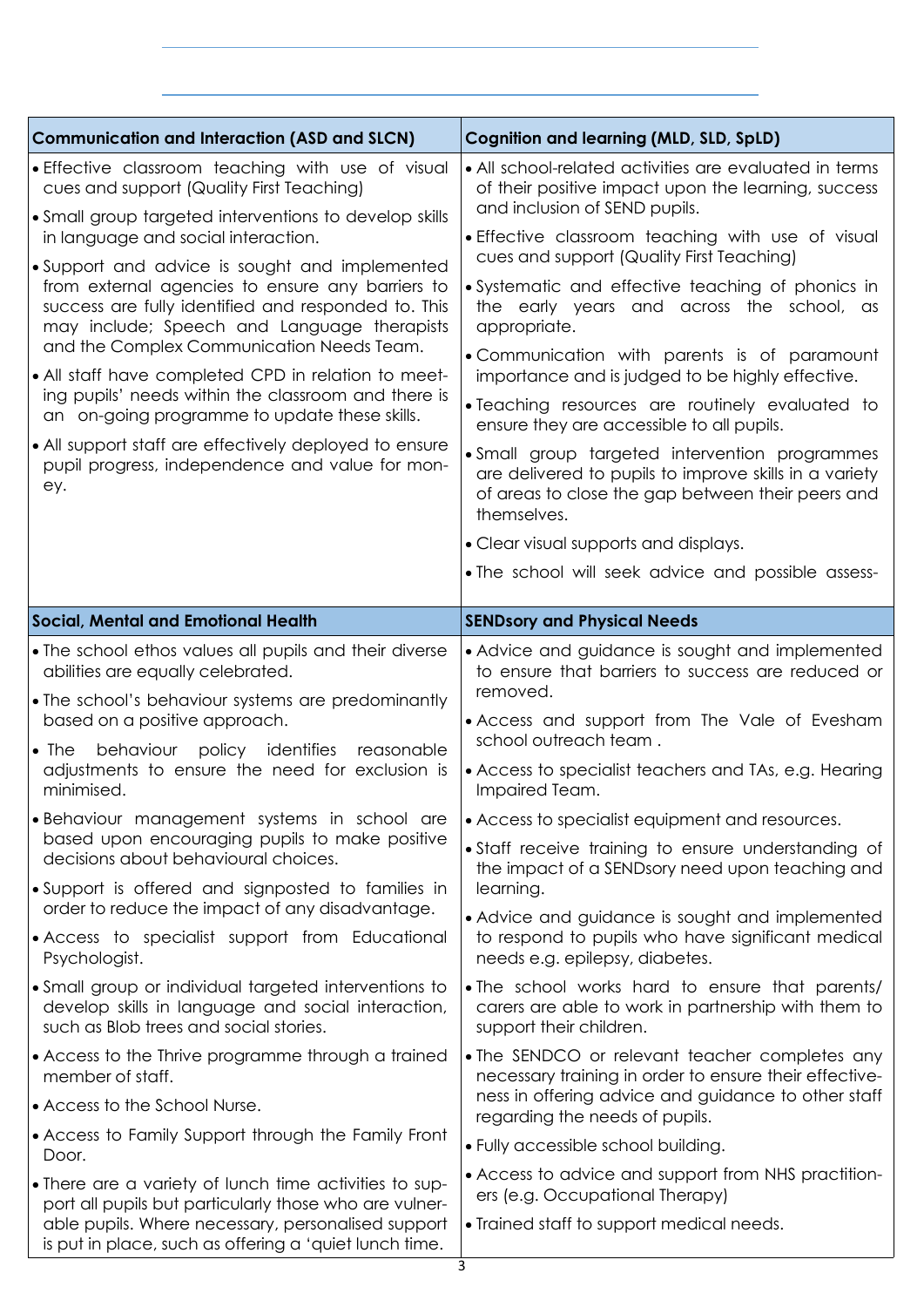#### What is the range of Provision for SEND children?

All our children are taught through effective Quality First Teaching. Our teachers have high expectations, taking into account the different learning styles of children in their class and continually assessing them through assessment for learning. Differentiating the curriculum helps children to achieve their full potential.

When children with SEND need more than Wave 1 (Quality First Teaching), interventions are delivered in a variety of ways to meet the needs of the individual. These may be small group or individual time limited interventions that will either be delivered by a teacher, school teaching assistant or an adult from an outside agency. This type of support can also be available for any child who has specific gaps in their understanding of a subject/area of learning.

If a child has been identified by the class teacher and SENDCO (or a parent has raised concerns) as needing more specialist input instead of, or in addition to, Quality First Teaching and class-based intervention groups, then further support is often sought from external agencies such as Speech and Language therapists or an Educational Psychologist. Specialist professionals from external agencies may help by assessing children and offering specific targets and resources to help support SEND children better. This type of support is available for children with specific barriers to learning that cannot be overcome through Quality First Teaching and intervention groups.

Those children whose learning needs are significant and complex and as such, require more than 20 hours support, may need individual, specific support provided by an Education, Health and Care Plan (EHCP). This means the class teacher and SENDCO will have identified a child as needing a particularly high level of individual or small group teaching which cannot be provided from the current resources available to the school. Applications for EHC Plans are Sent to the Local Authority for consideration and a panel makes the decision over whether to assess the child for an EHCP.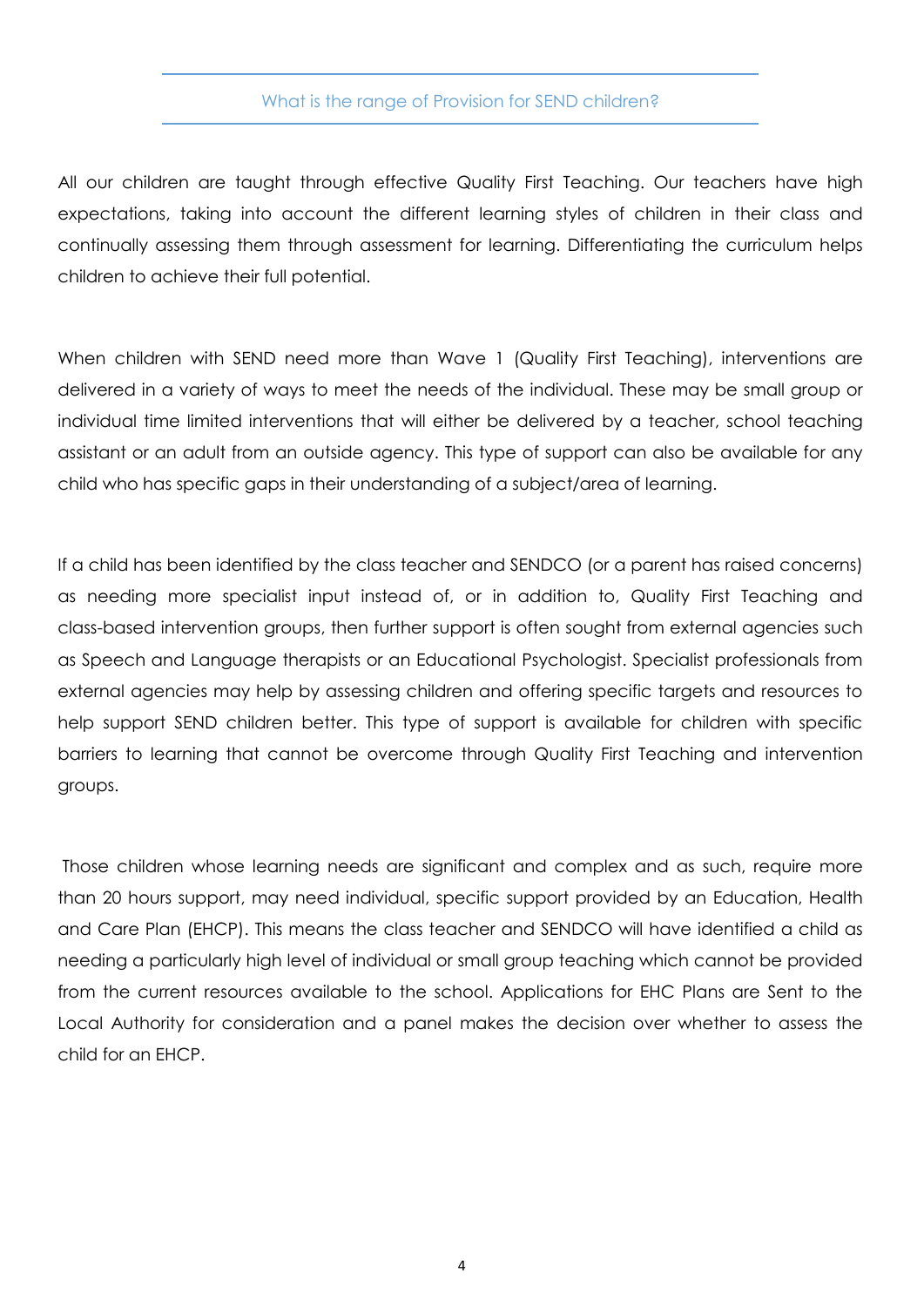#### Who is responsible for SEND at Holy Redeemer Primary School?

Our SENDCO, Mrs Bee Sanders, (supported by our Early Years SENDCO, Rachael Barker, and headteacher, Christina Hall) is responsible for:

- co-ordinating provision for children with SEND
- overseeing the day-to-day operation of the school's SEND policy
- liaising with the relevant Designated Teacher where a looked after pupil has SEND
- advising on the graduated approach to providing SEND support
- advising on the deployment of the school's delegated budget and other resources to meet pupils' needs effectively
- liaising with parents of pupils with SEND
- liaising with early years providers, other schools, educational psychologists, health and social care professionals, and independent or voluntary bodies
- being a key point of contact with external agencies, especially the local authority and its support services
- liaising with potential next providers of education to ensure a pupil and their parents are informed about options and a smooth transition is planned
- working with the headteacher and school governors to ensure that the school meets its responsibilities under the Equality Act (2010) with regard to reasonable adjustments and access arrangements
- ensuring that the school keeps the records of all pupils with SEND up to date .

Mrs Sanders, Mrs. Barker and Mrs Hall can all be contacted via the school office, on 01386 552518. Alternatively, you can email: office@holyredeemer.worcs.sch.uk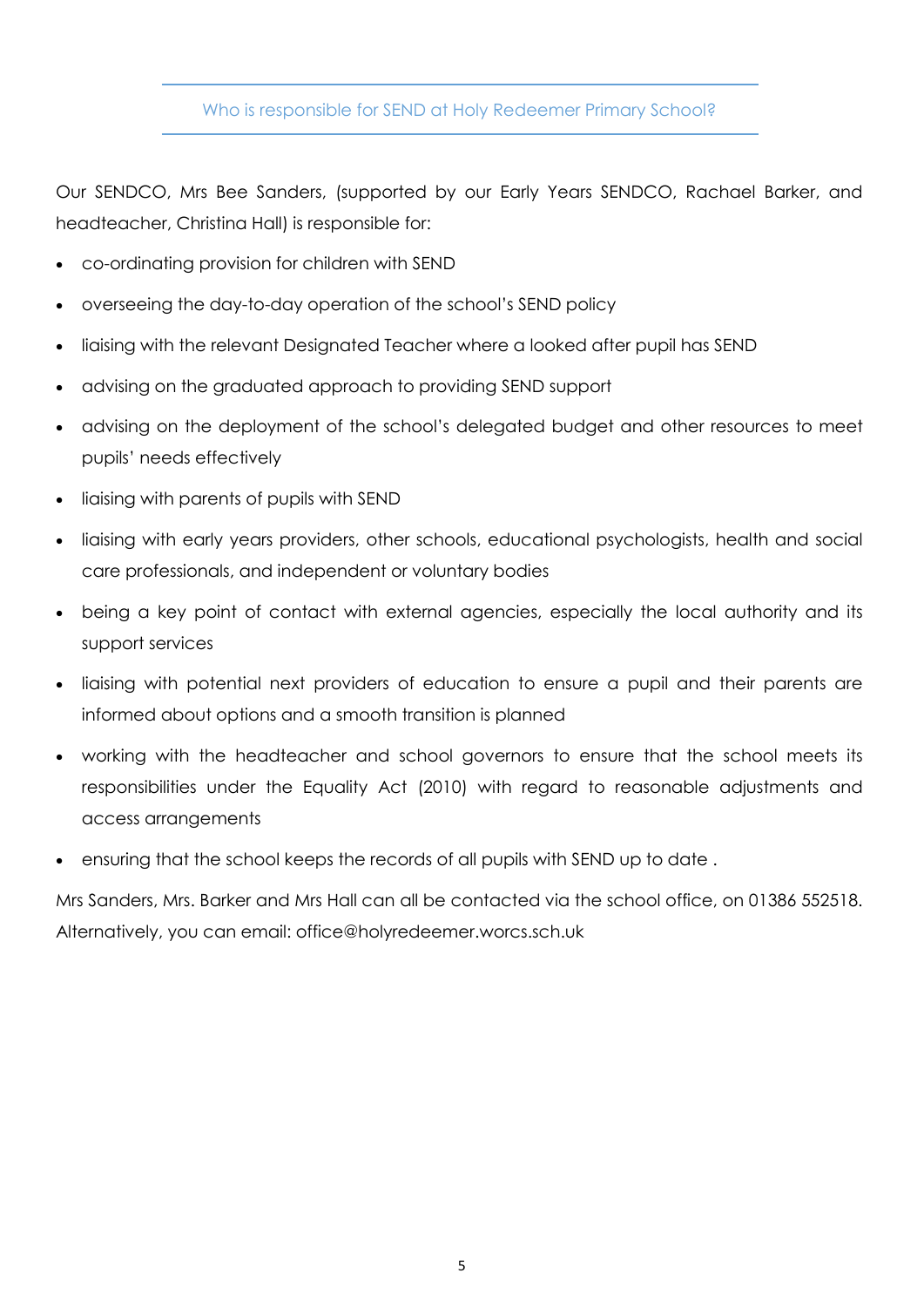## What expertise and staff training is available to support pupils with SEND?

The school is fully committed to working with other agencies such as health, social care, local authority support services and the voluntary sector.

#### **Directly funded by the school:**

Educational Psychologist Behaviour Support Team Autism & Complex Communication Team Learning Support Team

### **Paid for centrally by the Local Authority but delivered in school:**

Speech and Language Therapy

Disability Outreach Service Provided

#### **and paid for by the Health Service but can be delivered in school:**

School Nurse Occupational Therapy Physiotherapy

## **Voluntary Organisations:**

SENDIASS (Special Educational Needs and Disabilities Information, Advice and Support Service)

There is a wealth of experience amongst the staff. We currently have a member of staff trained in Thrive and Family Thrive, we have a highly skilled TA who delivers Speech and Language Therapy to individuals and groups of children, TAs who have developed specific roles to support children's pastoral needs (including work with Blob Trees and Social Stories) and staff trained in delivering physical interventions, such as Smart Moves and a handwriting motor skills programme.

All staff have received training about Attachment Disorder and Autistic Spectrum Disorders. Additional, specific training is arranged as and when it is deemed necessary.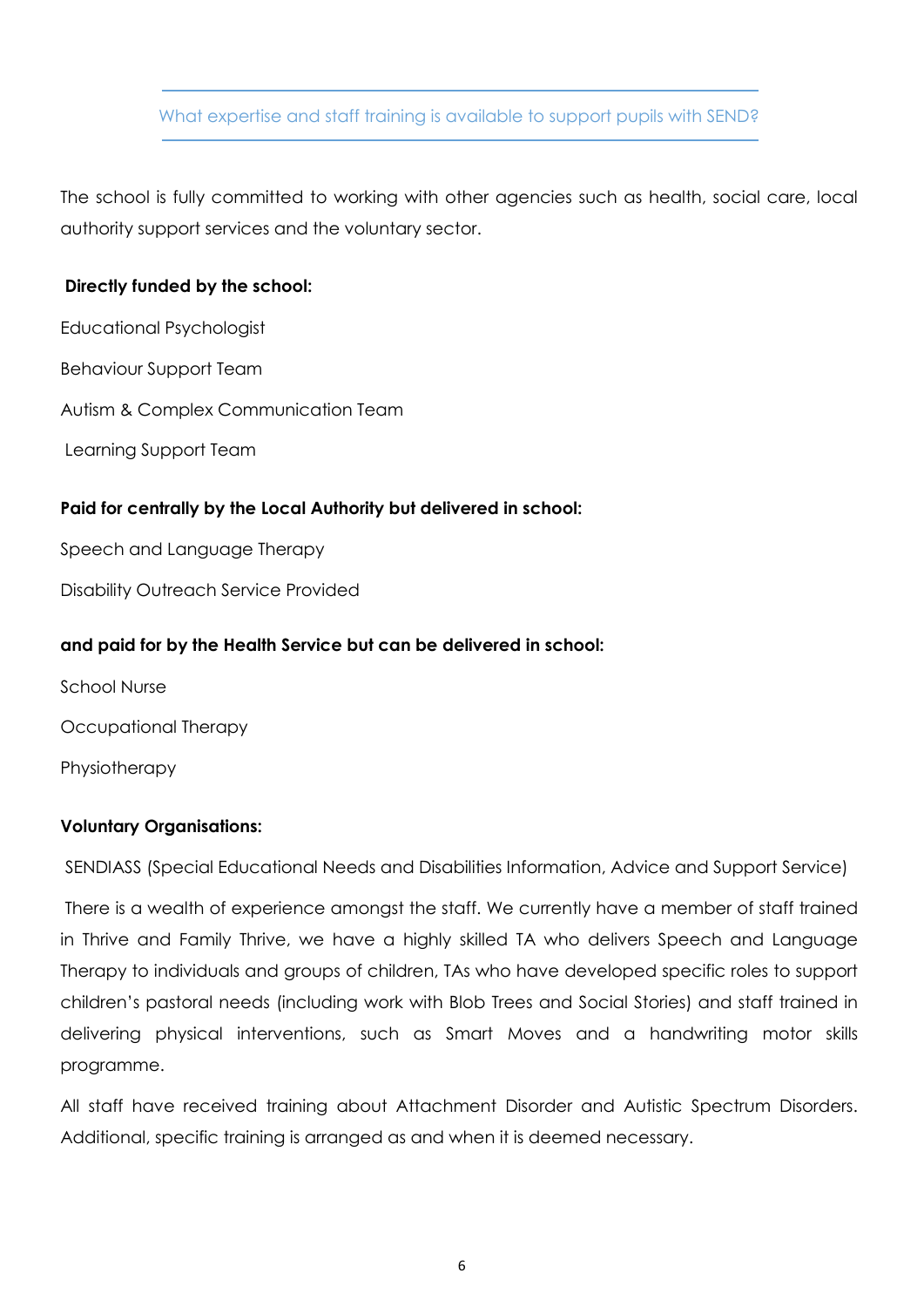In accordance with the SEND Code of Practice (2014), the process for responding to children identified as needing additional support, follows the four-step cycle called the Graduated Response.

- Assess the child is assessed thoroughly to identify key areas of need.
- Plan Plan provision that is needed to scaffold and support the child's learning
- Do The planned support is put in place and monitored over a period of time.
- Review Review progress against the child's targets.

Every child's progress is continually monitored by his/her class teacher. Their summative progress is reviewed every term and an age related assessment is given.

Children on the SEND register will have a 'My Plan', which will be reviewed at least once a term with the child and new targets set for the future. The class teacher and SENDCO will also, through progress meetings, check that children are making good progress within any individual work and group sessions that they take part in.

The progress of children with an EHC Plan is formally reviewed at an Annual Review with all adults involved with the child.

#### How do we involve pupils and parents?

The class teacher is regularly available to discuss children's individual progress or any concerns that parents may have, and to share information.

The SENDCO is available to meet with parents to discuss children's progress. To arrange an appointment please contact the school office. Alternatively, there is a parents Drop in Session every Wednesday afternoon between 2.15 and 3.15 when Mrs. Barker is free to chat through any concerns, or answer questions.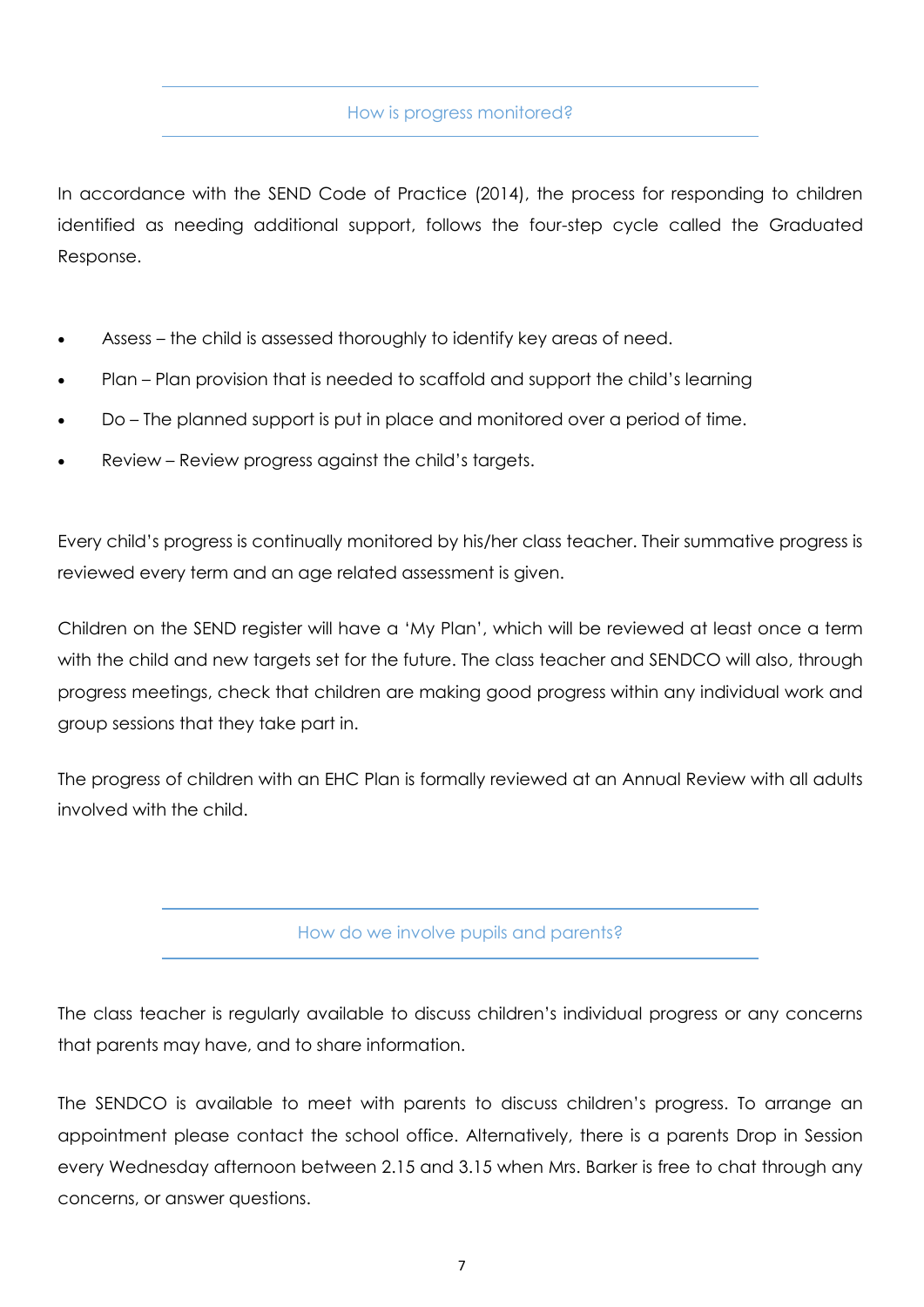All information from outside professionals will be discussed with parents with either the person involved directly, or will be Sent home in the form of a report.

A home/school communication book may be used too.

Teachers will meet with both parents and children to discuss 'My Plan' targets.

How do we support transition?

We recognise that transitions can be difficult for a child with SEND and take steps to ensure that any transition is as smooth as possible.

## **When a child moves to another school:**

We will contact the school SENDCO and ensure he/she knows about any special arrangements or support that the child needs.

We will ensure all records are passed on as soon as possible.

## **When moving classes within school:**

Information will be passed on to the new class teacher during a transition 'moving up' meeting, through discussion and/or the sharing of documentation.

If the child needs additional support then an individual programme will be devised and implemented, such as the new class TA will meet and work alongside the pupil in their current class, or a transition book (with photographs of where the cloakroom is and their drawer will be etc.) will be created and provided. Visits to the new classroom, prior to the start of term, will be encouraged, so that the pupil will be able to see where their peg and drawer are, and explore the classroom layout, in readiness for the first day of term.

#### **In Year 6:**

The Year 6 teacher will discuss any specific needs with the SENDCO from their secondary school.

Where possible children will visit their new school for transition days.

Children will complete focused tasks about aspects of transition to support their understanding of the changes ahead and prepare them for secondary school.